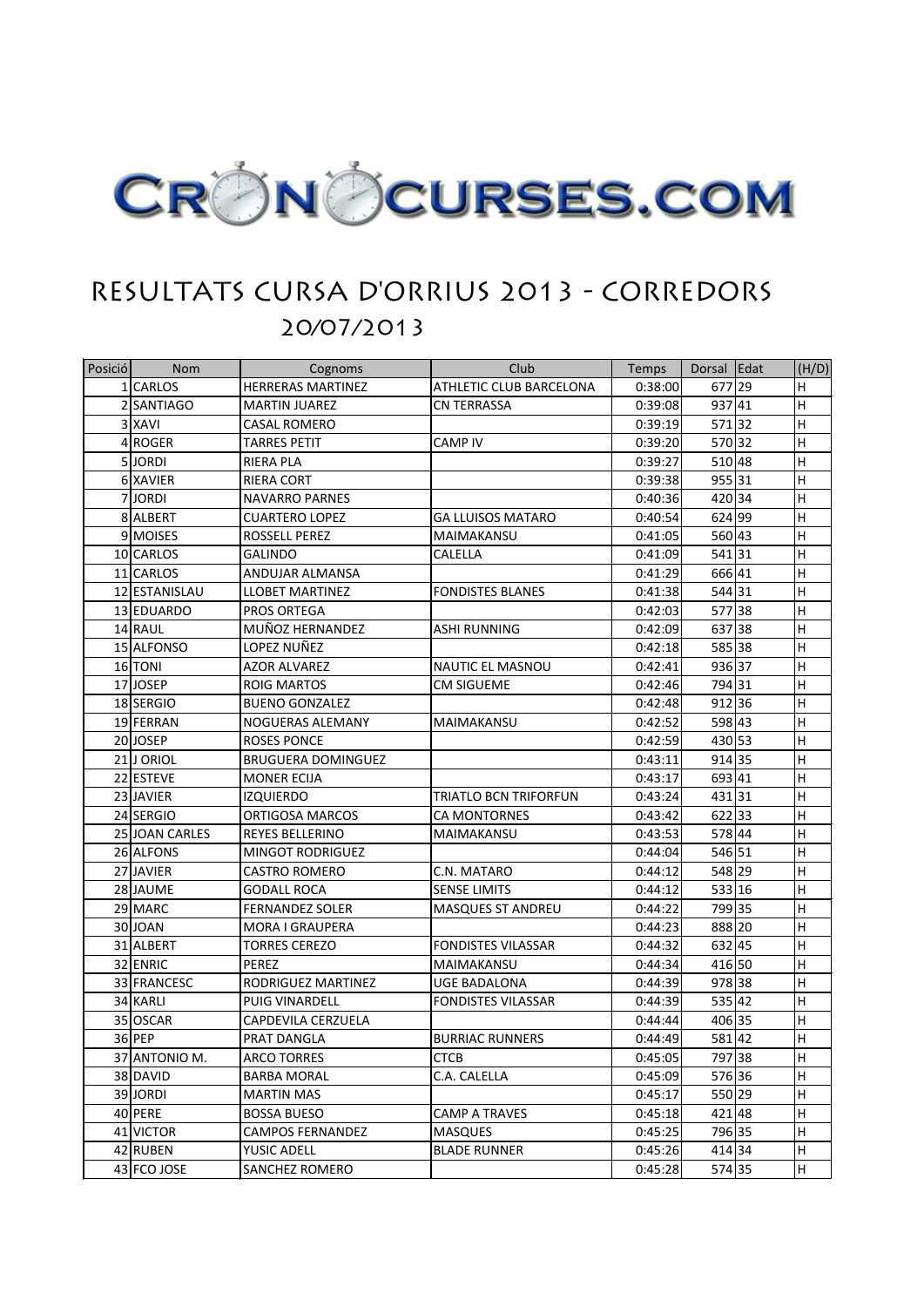| 44 JOSE Mª      | <b>CULELL BURGUES</b>     |                            | 0:45:37 | 567 45 | Н                       |
|-----------------|---------------------------|----------------------------|---------|--------|-------------------------|
| 45 LLUIS        | <b>CLADELLAS MAIO</b>     |                            | 0:45:39 | 67132  | H                       |
| 46 SERGI        | <b>MARTI CERA</b>         | TRIATLO BCN TFF            | 0:45:40 | 43532  | H                       |
| 47 VICTOR       | ROCA AUNOS                |                            | 0:45:41 | 417 27 | H                       |
| 48 TONI         | <b>HERNANDEZ FERRER</b>   | C.C. VALLES                | 0:45:43 | 51139  | H                       |
| 49 PEP          | <b>CASAS CUIXART</b>      | C.A.LAIETANIA              | 0:45:50 | 536 41 | $\sf H$                 |
| 50 JAUME        | PRETEL MANCHA             |                            | 0:46:02 | 965 36 | H                       |
| 51 ORIO         | DE LA HOZ                 |                            | 0:46:04 | 69536  | $\mathsf{H}$            |
| 52 JOAQUIM      | <b>MUSSULL SAGASTEGUI</b> | PERU FORCE                 | 0:46:07 | 429 44 | H                       |
| 53 XAVIER       | <b>CANAL JOFRE</b>        |                            | 0:46:11 | 616 33 | H                       |
| 54 GUILLEM      | <b>ABRIL CENTENO</b>      |                            | 0:46:25 | 595 40 | H                       |
| 55 MARC         | <b>TRISBULIETX</b>        | CORREDORS.CAT              | 0:46:26 | 58738  | H                       |
| 56 ANGEL MARIA  | <b>MONTEJO MAESTRE</b>    | <b>BURRIAC RUNNERS</b>     | 0:46:28 | 58344  | H                       |
| 57 JOSE Mª      | <b>FERRANA ACON</b>       | <b>CRAZY RUNNERS</b>       | 0:46:36 | 645 44 | H                       |
| 58 JAVI         | <b>MARTINEZ SIMON</b>     | <b>RIOS</b>                | 0:46:37 | 684 37 | H                       |
| 59JORDI         | <b>OLIVELLA PUJOL</b>     | <b>ADIDAS</b>              | 0:46:38 | 437 44 | H                       |
| 60 ALEIX        | <b>ELIAS CENTELLES</b>    | MASQUES SANT ANDREU        | 0:46:52 | 53132  | H                       |
| 61 OSCAR        | PODEROSO TERCERO          | MAIMAKANSU                 | 0:47:00 | 423 34 | H                       |
| 62 JAUME        | PEDEMONTE PICA            | <b>ASICS</b>               | 0:47:01 | 54332  | H                       |
| 63 JORDI        | <b>FERRER AGULERA</b>     | MAIMAKANSU                 | 0:47:02 | 986 53 | $\mathsf{H}$            |
| 64 JAVI         | <b>MARTINEZ SIMON</b>     | <b>RIOS</b>                | 0:47:05 | 68437  | H                       |
| 65 PERE         | <b>RECHE VICENTE</b>      | MAIMAKANSU                 | 0:47:11 | 997 49 | H                       |
| 66 JORDI        | MIS ESCOLA                |                            | 0:47:17 | 540 35 | $\mathsf{H}$            |
| 67 MANUEL       | OCETE CASTÑO              |                            | 0:47:20 | 913 58 | H                       |
| 68 MARC         | <b>SERRA MASDEU</b>       | <b>MASQUES</b>             | 0:47:45 | 798 20 | H                       |
| 69 TONI         | <b>CRIADO TORIZ</b>       | <b>MASQUES SANT ANDREU</b> | 0:47:47 | 68232  | H                       |
| 70 RAUL         | <b>GARROTE BORRULL</b>    | $TRI+9$                    | 0:47:48 | 520 39 | H                       |
| 71 DAVID        | SANCHEZ PUJOL             |                            | 0:47:49 | 690 38 | H                       |
| 72 MANUEL       | <b>ARIJON VERGARA</b>     | CORREDORS.CAT              | 0:47:51 | 662 51 | H                       |
| 73 JOSE         | <b>SANCHEZ GARCIA</b>     |                            | 0:47:54 | 602 55 | $\mathsf{H}$            |
| 74 POL          | PRAT BAÑO                 | <b>BURRIAC RUNNERS</b>     | 0:48:00 | 580 16 | $\overline{\mathsf{H}}$ |
| 75 JAUME        | <b>TERMES ASENSIO</b>     | <b>CN CALDES</b>           | 0:48:03 | 934 45 | H                       |
| 76 PASCUAL      | ROMERO DUEÑAS             | <b>SERRA MARINA ALELLA</b> | 0:48:04 | 97139  | H                       |
| 77 MARC         | LEDESMA                   | <b>VOZ</b>                 | 0:48:06 | 43336  | H                       |
| 78 BLAS         | <b>ASENSIO TORRES</b>     |                            | 0:48:07 | 415 36 | H                       |
| 79 TONI         | LLARIA MARTINEZ           |                            | 0:48:10 | 607 48 | H                       |
| 80 ISMAEL       | <b>VELASCO RUIZ</b>       | <b>MONODEBURRA</b>         | 0:48:12 | 518 39 | H                       |
| 81 EDUARD       | <b>SERRA TUNEU</b>        | LAIETANIA                  | 0:48:16 | 779 14 | H                       |
| 82 DAVID        | <b>SUAREZ SILVA</b>       |                            | 0:48:19 | 975 39 | H                       |
| 83JJOSE         | POVELLANO ARRIBAS         |                            | 0:48:20 | 679 55 | H                       |
| 84 KIKO         | <b>JIMENEZ MORENO</b>     | PATERS&FRIENDS             | 0:48:22 | 561 42 | H                       |
| 85 CARLOS       | <b>MARZO CREMADES</b>     | <b>MATARO RACE</b>         | 0:48:34 | 53932  | H                       |
| 86 MANEL        | <b>BARCELLS</b>           | <b>TREPITJANT</b>          | 0:48:36 | 67537  | Н                       |
| 87 JOSE ANTONIO | <b>CASTILLO MARTIN</b>    |                            | 0:48:38 | 885 27 | H                       |
| 88 JOAN CARLES  | <b>ROIG SERRA</b>         | <b>COMECAMINOS</b>         | 0:48:45 | 411 47 | H                       |
| 89 ALFONS       | <b>GONZALEZ TENAS</b>     |                            | 0:48:46 | 962 30 | H                       |
| 90 JOAN         | SANCHEZ CARBONERO         |                            | 0:48:48 | 568 42 | H                       |
| 91 ABRAHAM      | <b>ALAMILLA MIGUEL</b>    | VILALBA SASERRA            | 0:48:54 | 68130  | H                       |
| 92 ARTUR        | ROCHE HERRERO             | MAIMAKANSU                 | 0:48:57 | 700 51 | H                       |
| 93 LLUIS        | <b>FERNANDEZ RUIZ</b>     | CA MONTORNES               | 0:49:01 | 939 47 | H                       |
| 94 MATIAS       | RODRIGUEZ SANCHEZ         |                            | 0:49:03 | 898 35 | H                       |
| 95 SERGIO       | <b>BERNAL GARCIA</b>      | MASQUES SANT ANDREU        | 0:49:09 | 529 21 | H                       |
| 96 FRANCISCO    | CAMACHO CABAÑA            |                            | 0:49:11 | 565 44 | H                       |
| 97 BERNAT       | <b>JIMENEZ BELTRAN</b>    | <b>BURRIAC RUNNERS</b>     | 0:49:16 | 514 44 | H                       |
| 98 ARNAU        | <b>CALSAPEU VIDAL</b>     | CORRE A LAS 8,30           | 0:49:25 | 639 28 | H                       |
| 99 FRANCISCO    | <b>CHAVES MAGIES</b>      | <b>RIOS RUNNING</b>        | 0:49:26 | 542 8  | Н                       |
| 100 JORDI       | <b>MAYEU TARABAL</b>      | <b>TROT</b>                | 0:49:32 | 876 37 | H                       |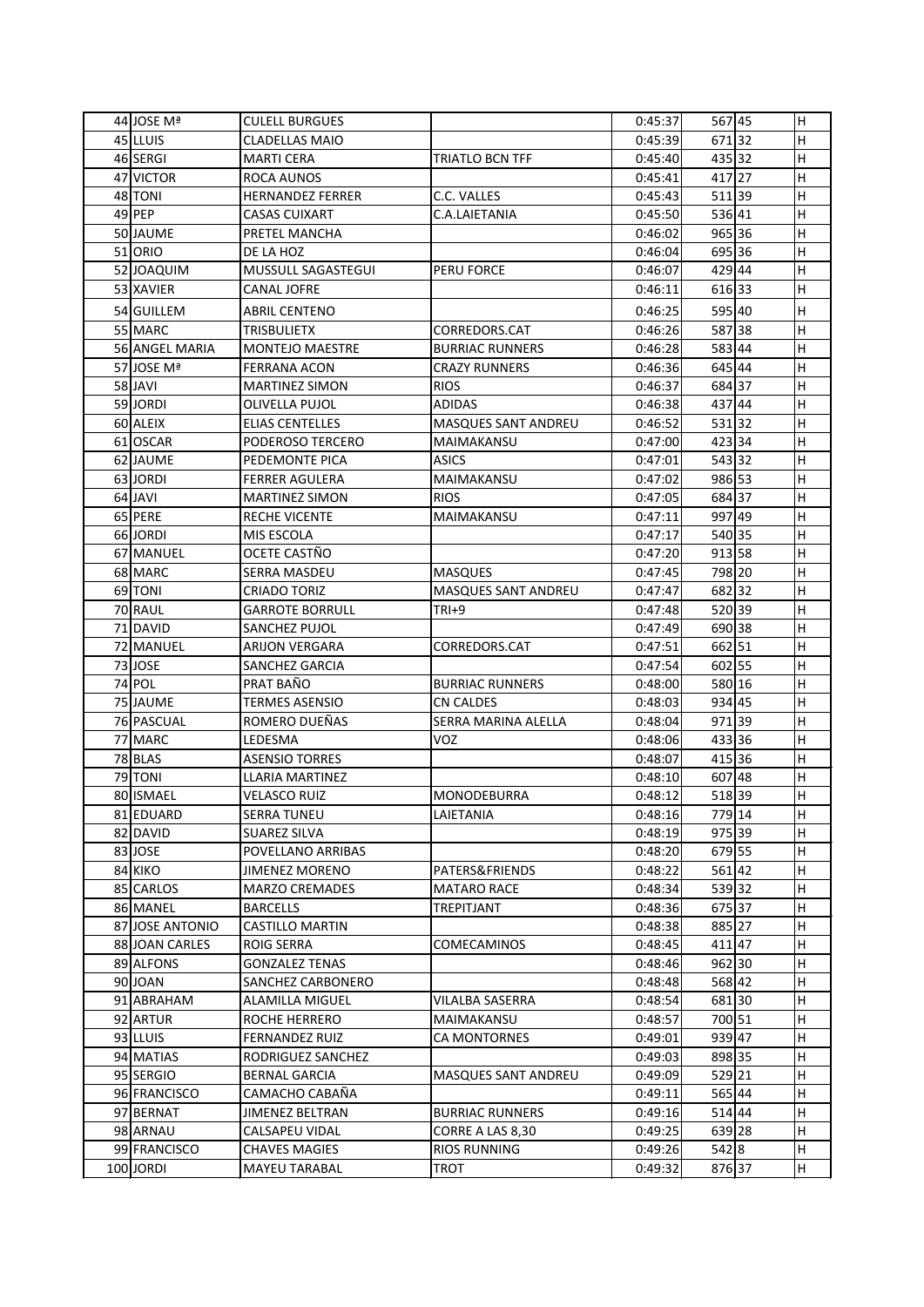| 101 MARC         | <b>DRAPER DEL CASTILO</b> | <b>CN MATARO</b>          | 0:49:40 | 909 42 | H                       |
|------------------|---------------------------|---------------------------|---------|--------|-------------------------|
| 102 CARLES       | RODRIGO SERRANO           | PATERS&FRIENDS            | 0:49:42 | 564 39 | H                       |
| 103 DANIEL       | <b>VIU PALACIOS</b>       | MAIMAKANSU                | 0:49:43 | 61930  | H                       |
| 104 ROGER        | <b>GRANELL RUBIO</b>      | <b>CE PICORNELL</b>       | 0:50:03 | 69135  | H                       |
| 105 FRANCESC     | SABIO ALVAREZ             | <b>FONDISTES VILASSAR</b> | 0:50:05 | 800 36 | Н                       |
| <b>106 RAUL</b>  | PORTA CALANDRE            | XINO XANO                 | 0:50:12 | 51634  | H                       |
| 107 JOSEP ANTONI | <b>CASTILLEJO</b>         |                           | 0:50:13 | 55933  | H                       |
| 108 SALVADOR     | DE SAN JOSE               |                           | 0:50:14 | 43931  | H                       |
| 109 DAVID        | RODRIGUEZ PEREA           | <b>CANITIM</b>            | 0:50:15 | 55536  | H                       |
| 110JJOAN RAMON   | <b>VILAR FARRES</b>       | MAIMAKANSU                | 0:50:17 | 63638  | H                       |
| 111 XAVI         | <b>GUITARE</b>            | CORREDORS.CAT             | 0:50:19 | 404 40 | H                       |
| 112 MARTA        | PACHECO TABERNER          | MAIMAKANSU                | 0:50:20 | 635 37 | D                       |
| 113 JOSE LUIS    | <b>MARTIN LOPEZ</b>       | G.A.LLUISOS               | 0:50:22 | 569 50 | H                       |
| 114 JOAN         | <b>SIURANETA VICENTE</b>  |                           | 0:50:33 | 53744  | H                       |
| 115 JUAN PEDRO   | <b>SOBRINO MARTINEZ</b>   |                           | 0:50:34 | 899 46 | H                       |
| 116 ANGEL        | <b>MARTIN DIAZ</b>        |                           | 0:50:38 | 988 52 | H                       |
| 117 MARTI        | <b>BUSQUETS FITE</b>      |                           | 0:50:39 | 938 26 | $\overline{\mathsf{H}}$ |
| 118 EDUARD       | <b>SAMSO ALMERA</b>       |                           | 0:50:48 | 55230  | H                       |
| 119JORDI         | VALENTI GONZALEZ          | L'AIRE                    | 0:50:50 | 656 42 | Η                       |
| 120 ALBERT       | <b>QUINTANA MARTINEZ</b>  | <b>FONDISTES BLANES</b>   | 0:50:52 | 545 41 | $\overline{\mathsf{H}}$ |
| 121JORDI         | PEREZ MUÑOZ               | L'AIRE                    | 0:50:54 | 52233  | H                       |
| 122 ROSA         | <b>VALLE</b>              |                           | 0:50:56 | 566 44 | D                       |
| 123 MIQUEL       | ROCA I MATA               | CORREDORS.CAT             | 0:50:58 | 935 43 | H                       |
| $124$ LLUC       |                           | <b>U.E. CARDEDEU</b>      | 0:50:59 | 538 44 | H                       |
|                  | <b>ORS ROVIRA</b>         |                           |         |        |                         |
| 125 GABRIEL      | <b>BORREGO CANTARERO</b>  | CORREDORS.CAT             | 0:51:01 | 584 23 | H                       |
| 126 Dorsal 655   |                           |                           | 0:51:02 | 655    |                         |
| 127 ROGER        | <b>DERCA CELL</b>         |                           | 0:51:04 | 526 19 | H                       |
| 128 XAVIER       | <b>TORRES BENET</b>       | <b>RIOS</b>               | 0:51:11 | 689 27 | H                       |
| 129 JAUME        | <b>SERRA PONS</b>         | PIRI                      | 0:51:31 | 630 38 | H                       |
| 130 GIOVANI      | <b>FERINU SANZ</b>        | C A LLORET DE MAR         | 0:51:33 | 875 15 | H                       |
| 131 DAVID        | <b>ARTIGAS PEREZ</b>      | <b>RIOS RUNNING</b>       | 0:51:50 | 674 45 | $\overline{\mathsf{H}}$ |
| 132 TONI         | <b>SEUMA FONT</b>         | <b>TRINXACADENES</b>      | 0:51:52 | 699 41 | H                       |
| 133 JUAN JOSE    | <b>CARNERO JIMENEZ</b>    |                           | 0:51:53 | 952 46 | H                       |
| 134 JAIME        | <b>HERRERO PASTOR</b>     |                           | 0:51:54 | 953 39 | H                       |
| 135 XAVIER       | <b>CORTE ZAMORANO</b>     |                           | 0:52:04 | 77837  | H                       |
| 136 VICTOR       | <b>FERNANDEZ MUNNE</b>    |                           | 0:52:05 | 506 23 | H                       |
| 137JJOSEP        | <b>MASO TARRES</b>        |                           | 0:52:08 | 673 63 | H                       |
| 138 MANEL        | SAMPER                    | <b>CRAZY RUNNERS</b>      | 0:52:13 | 970 49 | H                       |
| 139 PAQUI        | SADURNI GUIRAO            | <b>CRAZY RUNNERS</b>      | 0:52:15 | 969 45 | D                       |
| 140 OLIVIA       | <b>MORENO LORENTE</b>     |                           | 0:52:18 | 605 42 | D                       |
| 141 OSCAR        | PIERA                     | RUN2LINE                  | 0:52:19 | 405 43 | Η                       |
| 142 ROBERTO      | <b>HERNANDEZ QUIROS</b>   | C52R                      | 0:52:20 | 58836  | H                       |
| 143 LLORENÇ      | ANDREU BARRACHINA         | TRAIL RUNNING ORRIUS      | 0:52:30 | 874 34 | H                       |
| $144$ SUSI       | MACIA CAÑETE              | MAIMAKANSU                | 0:52:33 | 983 49 | D                       |
| 145 CESAR        | <b>GIMENEZ OBACH</b>      | CORREDORS.CAT             | 0:52:35 | 407 46 | H                       |
| 146 ISMAEL       | PALOMERO GONZALEZ         | <b>MATARO RACE</b>        | 0:52:39 | 646 27 | H                       |
| 147 ANTONIO      | <b>VALLES LOPEZ</b>       |                           | 0:52:41 | 428 39 | H                       |
| 148 JOSEP        | <b>FARRES ESPINAS</b>     | MAIMAKANSU                | 0:52:42 | 628 66 | H                       |
| <b>149 XAVI</b>  | <b>CASAL ROMERO</b>       |                           | 0:52:43 | 57132  | H                       |
| 150JOSEP         | <b>CROS ROLDOS</b>        | <b>VILASSAR DALT</b>      | 0:52:44 | 549 53 | Η                       |
| 151 JOSE RAMON   | <b>FERNANDEZ PORTERO</b>  |                           | 0:52:45 | 572 40 | H                       |
| 152 J CARLOS     | <b>DEL ESTAL</b>          | <b>TRIFORFUN</b>          | 0:52:46 | 523 43 | H                       |
| 153 CARLES       | <b>MANTE PRATS</b>        |                           | 0:52:47 | 669 41 | H                       |
| 154 ANTONIO      | ROMEU                     | CORREDORS.CAT             | 0:52:48 | 688 48 | H                       |
| 155 MIQUEL       | GONZALEZ MUÑOZ            |                           | 0:52:49 | 96134  | H                       |
| 156 FERNANDO     | <b>CENTENO RAMOS</b>      |                           | 0:52:52 | 597 49 | H                       |
| 157 RUBEN        | <b>ALAMILA MIGUEA</b>     | <b>COTY RUNNER</b>        | 0:53:04 | 528 38 | H                       |
| 158 EDU          | <b>DURO GALAN</b>         | PATERS&FRIENDS            | 0:53:13 | 562 41 | H                       |
|                  |                           |                           |         |        |                         |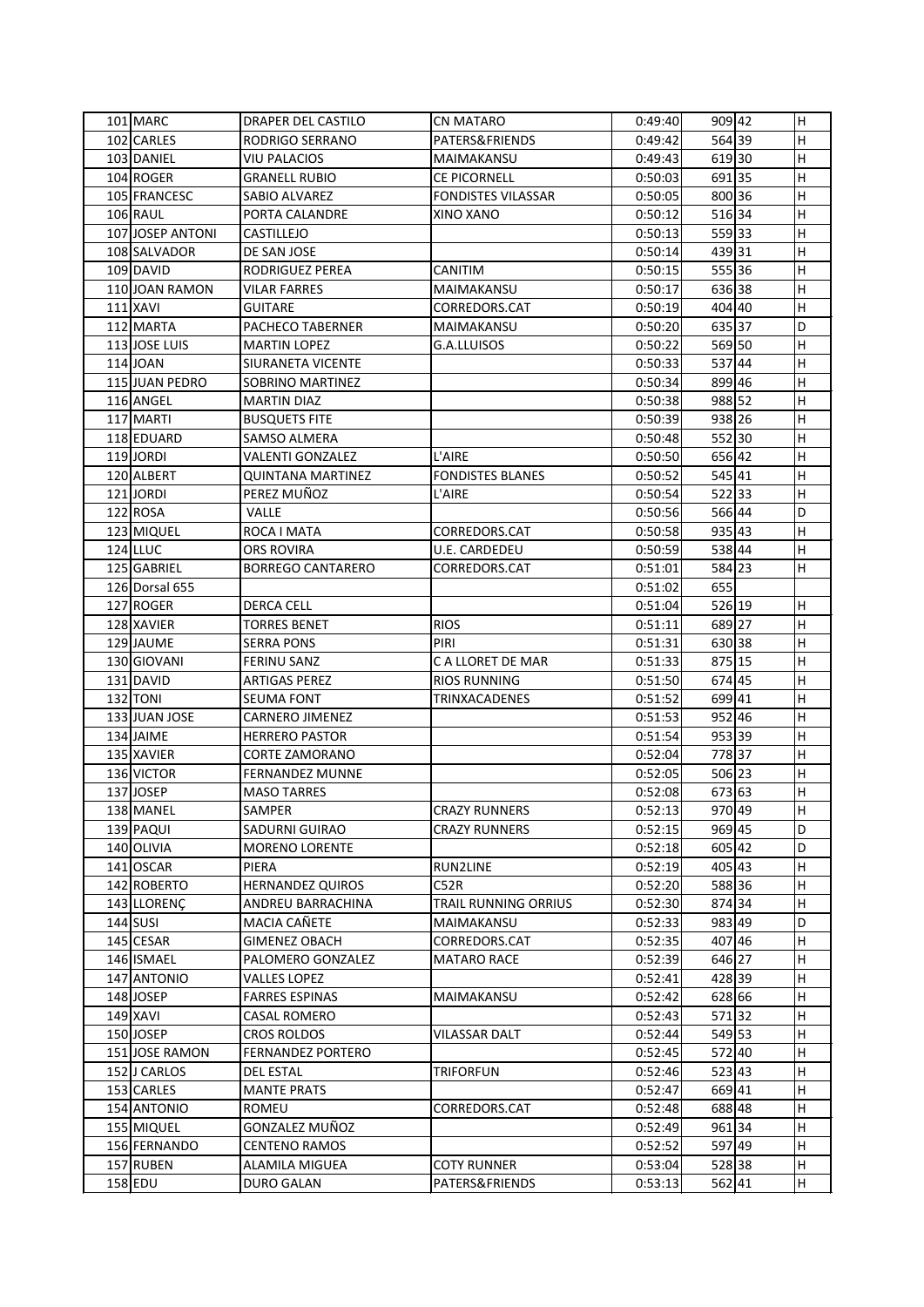|         | 159 FRAN        | <b>BARBA MORAL</b>           | LOS CUÑAOS                     | 0:53:21 | 694 29    | H            |
|---------|-----------------|------------------------------|--------------------------------|---------|-----------|--------------|
|         | 160 JOSEP ANT   | FERNANDEZ                    | <b>RIOS</b>                    | 0:53:22 | 686 39    | H            |
|         | 161 RAUL        | <b>SERNA GARCIA</b>          | <b>TEAM CEAB</b>               | 0:53:24 | 647 38    | H            |
|         | 162 SANTI       | <b>CASANOVAS PUIG</b>        |                                | 0:53:30 | 51938     | H            |
|         | 163 GABRIEL     | <b>GONZALEZ GREGORIO</b>     |                                | 0:53:32 | 547 38    | $\mathsf{H}$ |
|         | 164 BERNAT      | <b>ARTIGAS BOSCH</b>         |                                | 0:53:35 | 65331     | H            |
|         | 165 RAFAEL      | <b>TALAVAN RAMOS</b>         | <b>MONODEBURRA</b>             | 0:53:36 | 592 42    | H            |
|         | 166 PAQUI       | SADURNI GUIRAO               | <b>CRAZY RUNNERS</b>           | 0:53:40 | 969 45    | D            |
|         | 167 DAVID       | <b>ESPINOSA ALENTORN</b>     |                                | 0:53:43 | 69238     | H            |
|         | 168 BRUNO       | <b>GARRIGA AUBALAT</b>       | <b>TEAM CEAB</b>               | 0:53:52 | 648 38    | H            |
|         | 169 JORDI       | <b>CASTELLS BOCANEGRA</b>    |                                | 0:53:57 | 575 44    | Н            |
|         | 170 LLUIS       | <b>TRUNAS PEREZ</b>          | <b>OROS</b>                    | 0:54:01 | 512 54    | H            |
|         | 171 MARC        | CALVO GARCIA                 | <b>KANSTAKSPORT</b>            | 0:54:04 | 601 25    | H            |
|         | 172JORDI        | <b>GALLEMI GIRONES</b>       | KANSTAKSORT                    | 0:54:06 | 94233     | H            |
|         | 173 MARCOS      | <b>AZNAR CUADRADO</b>        | <b>ATHLETIC CLUB BARCELONA</b> | 0:54:13 | 678 23    | H            |
|         | 174 SILVIA      | REQUENA ENRIQUE              | MAIMAKANSU                     | 0:54:15 | 987 39    | D            |
|         | 175 PEDRO       | <b>FERNANDEZ</b>             |                                | 0:54:16 | 956 57    | $\mathsf{H}$ |
|         | 176 CARLES      | <b>GUANYABENS LLONGUERES</b> |                                | 0:54:17 | 426 33    | H            |
|         | 177JJUANCARLOS  | <b>ABELEDO SANCHEZ</b>       | L'EXPLORER                     | 0:54:30 | 977 43    | H            |
|         | 178 IAN         | O HANNAIDH                   |                                | 0:54:32 | 440 62    | H            |
|         | 179 XAVIER      | <b>BOQUET JOFRE</b>          |                                | 0:54:35 | 408 30    | н            |
|         | 180 ANTONI      | <b>ROCA OLIVER</b>           | CORREDORS.CAT                  | 0:54:43 | 640 53    | H            |
|         | 181 ORIOL       | <b>BOSCH PUNSOLA</b>         |                                | 0:54:44 | 627 45    | H            |
|         | 182 JOAN CARLES | <b>BEL</b>                   | <b>ELS MUSSOLS</b>             | 0:54:46 | 783 46    | H            |
|         | 183 JOSE        | <b>CASTRO NOTSIO</b>         |                                | 0:54:50 | 612 57    | H            |
|         | 184 RAUL        | PEREZ INIESTA                | <b>RIOS RUNNING</b>            | 0:54:51 | 620 36    | H            |
|         | 185 XAVIER      | <b>VICENTE ALEMANY</b>       | <b>CEA MATARO</b>              | 0:54:53 | 625 52    | H            |
|         | 186 ISABEL      | <b>ABRIL CENTENO</b>         |                                | 0:54:55 | 596 44    | D            |
|         | 187 XANTAL      | <b>OLLER SOLER</b>           |                                | 0:54:56 | 910 45    | D            |
|         | 188 PRUDENCIO   | PEREZ HERNANDEZ              |                                | 0:54:57 | 911 66    | H            |
|         | 189 ARSENI      | <b>SANTOS PUJOL</b>          | <b>MAIMAKANSU</b>              | 0:54:59 | 626 47    | $\mathsf{H}$ |
|         | 190 NURIA       | RODRIGUEZ LIÑAN              | MAIMAKANSU                     | 0:55:00 | 594 28    | D            |
|         | 191 MARC        | MARQUEZ FERNANDEZ            |                                | 0:55:01 | 609 15    | H            |
|         | 192 CARLOS      | <b>BARBA SOLA</b>            |                                | 0:55:06 | 409 38    | H            |
|         | $193$ JUAN      | <b>FERNANDEZ BARBOLLA</b>    |                                | 0:55:15 | 893 56    | H            |
|         | $194$ TONI      | <b>PUIG VINARDELL</b>        | <b>NOVARTIS</b>                | 0:55:16 | 534 43    | H            |
|         | 195 ALBERT      | <b>GUTIERREZ GALLEMI</b>     |                                | 0:55:20 | 968 41    | H            |
|         | 196 PEP         | PRAT DANGLA                  | <b>BURRIAC RUNNERS</b>         | 0:55:21 | 58142     | H            |
|         | 197 SANDRA      | BAÑO MUÑOZ                   | <b>BURRIAC RUNNERS</b>         | 0:55:23 | 57941     | D            |
|         | 198 AGUSTI      | <b>DEL MORAL</b>             |                                | 0:55:45 | 525 44    | H            |
|         | 199 JORGE       | <b>MATEO MARIA</b>           |                                | 0:55:49 | 57338     | H            |
|         | 200 CARLOS      | <b>ALARCON NEILA</b>         |                                | 0:55:50 | 93337     | Н            |
|         | 201 FERRAN      | <b>DOMINGUEZ GROS</b>        | <b>DIRTY RUNNERS</b>           | 0:55:55 | 879 47    | н            |
|         | 202JOSEP        | PRIM VIDAL                   | <b>DIRTY</b>                   | 0:55:56 | 880 48    | H            |
|         | 203 FRANCISCO   | <b>GONZALEZ BUENO</b>        |                                | 0:56:00 | 908 33    | H            |
|         | 204 VICENTE     | MAÑES LOSADA                 |                                | 0:56:16 | 58937     | H            |
|         | 205 MIGUEL      | <b>MARTINEZ MATINEZ</b>      |                                | 0:56:18 | 442 56    | H            |
|         | 206 MANUEL      | RODRIGUEZ GARCIA             |                                | 0:56:19 | 436 45    | H            |
|         | 207 RICARDO     | <b>FARRANDO</b>              | CORRE A LAS 8,30               | 0:56:20 | 638 40    | H            |
|         | 208 OSCAR       | <b>MARTIN FUCHO</b>          | <b>MASQUES</b>                 | 0:56:21 | 79537     | H            |
|         | 209 ORIOL       | <b>BRUGUERA PALLARES</b>     | LA FEIXA BIKERS CLUB           | 0:56:22 | 947 27    | H            |
|         | 210 MARIO       | <b>GARCIA GUERRERO</b>       | MAIMAKANSU                     | 0:56:23 | 530 59    | H            |
|         | $211$ TONI      | <b>MAIRENA LEYUA</b>         | MAIMAKANSU                     | 0:56:24 | 643 51    | H            |
|         | 212 Mª JOSE     | CARRETERO GONZALVEZ          |                                | 0:56:25 | 894 42    | D            |
|         | 213JORGE        | <b>HERRERA DOSSANTOS</b>     |                                |         | 897 54    |              |
|         | 214 JUANA MARIA |                              |                                | 0:56:27 |           | H<br>H       |
|         |                 | RINCON DIAZ                  | MAIMAKANSU                     | 0:56:27 | 402 99    |              |
| 215 NIL |                 | ANGLADA GOELLER              |                                | 0:56:29 | 558 12    | H            |
|         | 216 JAUME       | <b>ANGLADA TRAVE</b>         |                                | 0:56:30 | $611$  47 | H            |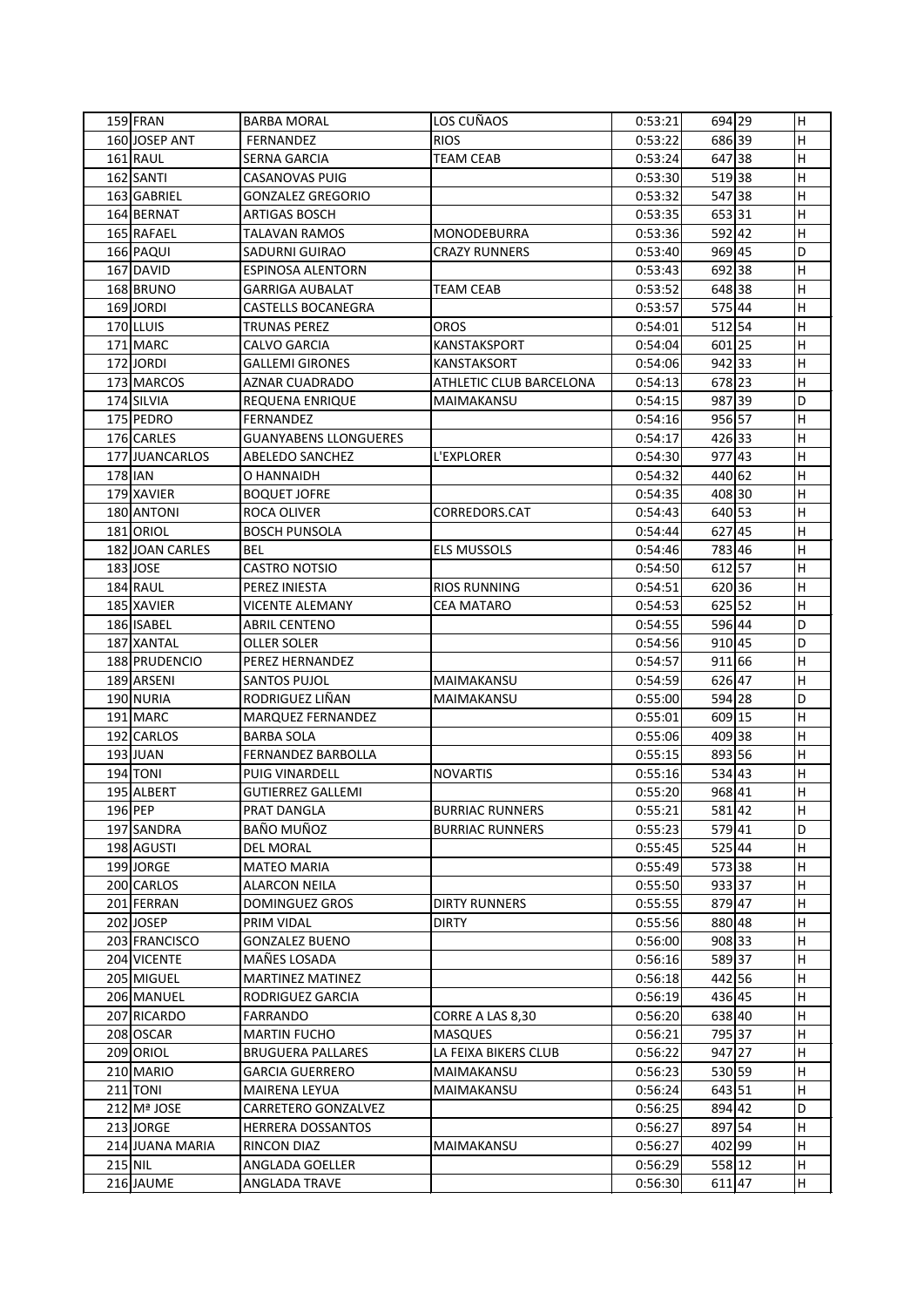| 217 XAVIER      | <b>FORNS COMAS</b>       | <b>BURRIAC RUNNERS</b>   | 0:56:31 | 515 38 | Н            |
|-----------------|--------------------------|--------------------------|---------|--------|--------------|
| 218 RAFA        | <b>RODRIGUEZ</b>         | MAIMAKANSU               | 0:56:41 | 586 36 | H            |
| 219 MARC        | <b>SALIP CODINA</b>      |                          | 0:56:49 | 509 36 | H            |
| 220 ANNA        | <b>SORS HORS</b>         |                          | 0:57:04 | 556 28 | D            |
| 221 OLIVIA      | <b>MORENO LORENTE</b>    |                          | 0:57:05 | 605 42 | D            |
| 222 NICOLAS     | <b>NAVAS SANCHEZ</b>     |                          | 0:57:06 | 606 50 | Н            |
| 223 SERGI       | SANTAMARIA GAMEZ         | <b>MUSSOLS</b>           | 0:57:09 | 782 34 | Η            |
| 224 DAVID       | <b>CULEBRAS BAIDES</b>   | <b>LLUISOS</b>           | 0:57:14 | 62339  | H            |
| 225 JAUME       | <b>GOMEZ PERA</b>        |                          | 0:57:21 | 941 27 | H            |
| 226 LLUIS       | CALVO MORELLO            |                          | 0:57:22 | 777 46 | H            |
| 227 CARLES      | <b>MELA SANCHO</b>       |                          | 0:57:56 | 563 42 | H            |
| 228 CARLES      | <b>MOLINS BOTEY</b>      | CORRECATAGAFO            | 0:57:59 | 980 53 | $\mathsf{H}$ |
| 229 JORDI       | <b>MOLINS BOTEY</b>      |                          | 0:58:01 | 981 50 | H            |
| 230 MANUEL      | <b>MOLINA GARCIA</b>     |                          | 0:58:07 | 989 52 | H            |
| 231 ERVIN       | AWUAH DONKOR             |                          | 0:58:10 | 890 22 | H            |
| 232 DIDAC       | <b>BAREA TORRES</b>      |                          | 0:58:16 | 950 35 | H            |
| 233 ALBERT      | <b>SERRA OTERO</b>       |                          | 0:58:27 | 932 50 | H            |
| 234 ARMAND      | <b>LLORENS</b>           |                          | 0:58:31 | 940 26 | H            |
| 235 SONIA       | NIETO MOLINA             | MAIMAKANSU               | 0:58:32 | 650 35 | D            |
| 236 AITOR       | <b>MORATA PERA</b>       |                          | 0:58:35 | 889 20 | Н            |
| 237 QUIM        | <b>ROCA PUIG</b>         | <b>RIVIERA</b>           | 0:58:41 | 780 42 | H            |
| 238 GONZALO     | FERNANDEZ ALVAREZ        | <b>DIRTY RUNNERS</b>     | 0:58:49 | 877 43 | H            |
| 239 NOELIA      | ACERO COBO               | <b>MATARO RACE</b>       | 0:58:53 | 59930  | D            |
| 240 RAMON       | LOPEZ LOPEZ              |                          | 0:58:54 | 427 34 | H            |
|                 |                          |                          |         |        |              |
| 241 ASSIS       | <b>PARES SANCHEZ</b>     | PIRI                     | 0:58:55 | 948 39 | H            |
| $242$ EVA       | <b>MARTINEZ</b>          | <b>TREPITJANT</b>        | 0:58:56 | 676 42 | D            |
| 243 MONICA      | <b>COSTAL GRANADAL</b>   | <b>BURRIAC RUNNERS</b>   | 0:59:03 | 58237  | D            |
| 244 JORDI       | <b>TABARAS VERDU</b>     |                          | 0:59:25 | 513 40 | н            |
| 245 KIM         | <b>TARRATS BOU</b>       |                          | 0:59:27 | 670 56 | H            |
| 246 MERCE       | <b>SICRA HERO</b>        | MAIMAKANSU               | 0:59:29 | 982 40 | D            |
| <b>247 TONI</b> | PINYOL SABINO            | MAIMAKANSU               | 0:59:35 | 618 51 | $\mathsf{H}$ |
| 248 ANTONI      | <b>GUIRNO</b>            | MAIMAKANSU               | 0:59:42 | 441 55 | н            |
| 249 ALBERT      | <b>ROURA PLANAS</b>      | MAIMAKANSU               | 0:59:46 | 65150  | H            |
| 250 FABIEN      | <b>MARCHAT</b>           | <b>TROT ORRIUS</b>       | 0:59:52 | 97637  | H            |
| 251 ALBERT      | <b>MATARO BARTRA</b>     |                          | 0:59:54 | 697 33 | H            |
| 252 MARC        | <b>GIMENEZ GRACIA</b>    | <b>COMECAMINOS</b>       | 1:00:04 | 410 55 | H            |
| 253 JAUME       | <b>VILAR SERRAT</b>      | <b>SIGUEME</b>           | 1:00:07 | 664 55 | H            |
| 254 JOSE MANUEL | HERNANDEZ CABALLERO      | <b>DROGUHERCA</b>        | 1:00:17 | 996 41 | H            |
| 255 PERE        | <b>FERNANDEZ XIBILLE</b> | MAIMAKANSU               | 1:00:23 | 413 57 | H            |
| 256 OSCAR       | <b>MAINOR</b>            |                          | 1:00:34 | 591 13 | H            |
| 257 VICTOR      | <b>ISERN MONTOYA</b>     |                          | 1:00:37 | 892 29 | H            |
| $258$ ALEX      | GRIS ALVARIÑO            |                          | 1:00:38 | 403 19 | H            |
| 259 MARINA      | RAMOS ALVIOLS            | <b>SENSE LIMITS</b>      | 1:00:42 | 505 15 | D            |
| 260 ALBERT      | NAVARRO COSTA            |                          | 1:00:43 | 503 16 | H            |
| 261 FRANCESC    | LOPEZ BRU                |                          | 1:00:45 | 891 56 | H            |
| 262 ELENA       | PADILLA MORALES          |                          | 1:00:46 | 418 33 | H            |
| 263 MARTA       | POL OLIVERAS             | <b>SBR</b>               | 1:00:47 | 41935  | D            |
| 264 JORDI       | <b>TEIXIDO TRIADO</b>    | A LA FEIXA               | 1:00:48 | 649 33 | H            |
| 265 MARÇAL      | LOPEZ MARTINEZ           | MAIMAKANSU               | 1:00:49 | 590 50 | H            |
| 266 FRAN        | <b>IZQUIERDO GORDO</b>   | FONDISTES VILLASSAR DALT | 1:00:51 | 998 48 | H            |
| 267 ANTONIO     | <b>FERNANDEZ GARCIA</b>  | ATLETISME SANT ANDREU    | 1:00:57 | 642 58 | H            |
| 268 ANDREU      | LEDESMA PARRALEZ         |                          | 1:00:58 | 634 55 | H            |
| 269 JORDI       | LOPEZ CANTALAPIEDRA      |                          | 1:01:02 | 995 30 | H            |
| 270 ANDRES      | <b>JUANES GOMEZ</b>      | ATLETISME SANT ANDREU    | 1:01:06 | 641 73 | H            |
| 271 GONZALO     | <b>LOPEZ RUIZ</b>        |                          | 1:01:16 | 524 35 | H            |
| 272JJULIAN      | <b>WEISS CLIMENT</b>     |                          | 1:01:29 | 521 20 | H            |
| 273 XAVIER      | REDONDO CABANAS          |                          | 1:01:40 | 59336  | H            |
| 274 MANEL       | NAVARRO SANJUAN          | <b>SENSE LIMITS</b>      | 1:01:43 | 502 53 | H            |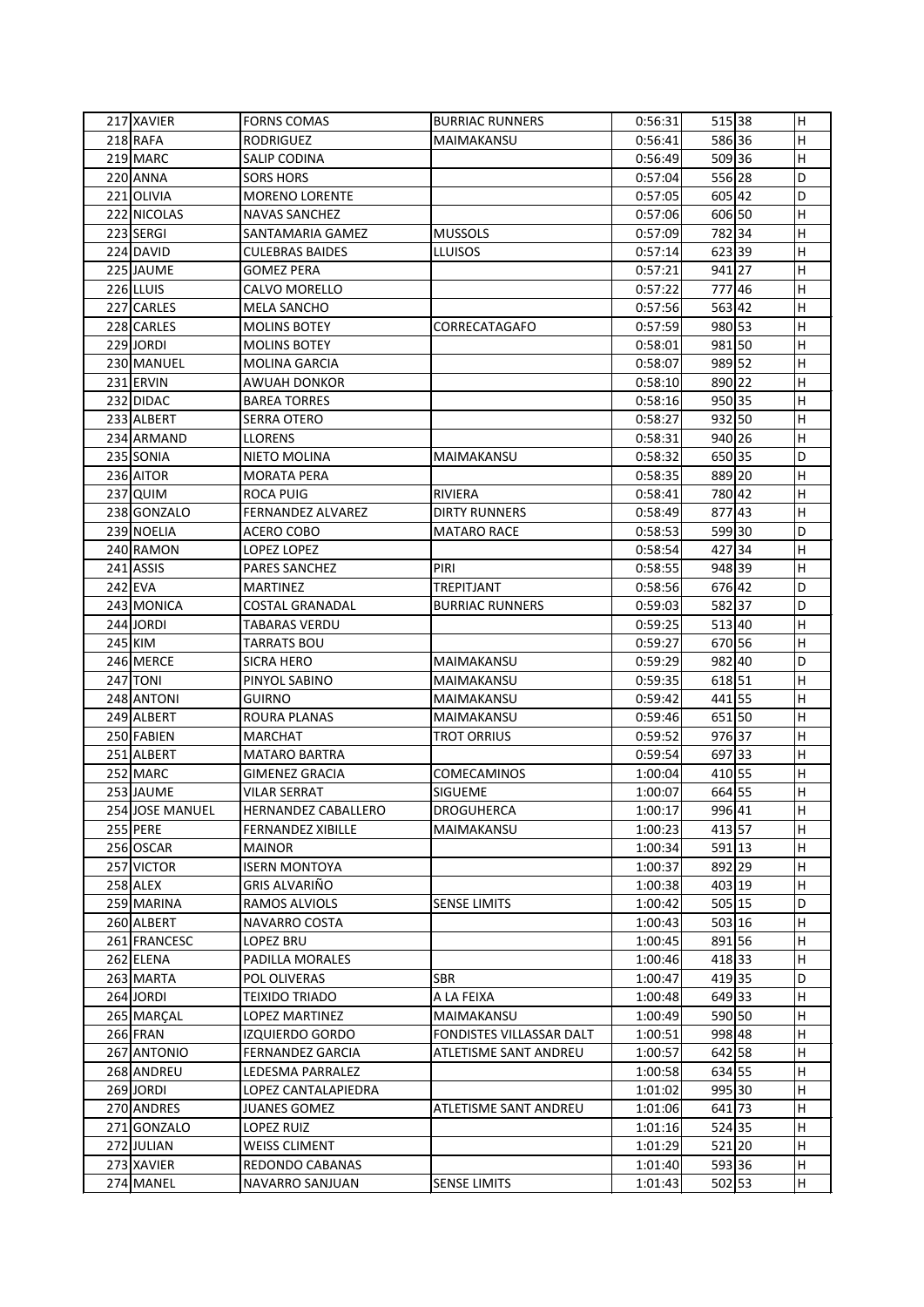| 275 POL            | ANDREU BARRUZ             |                         | 1:01:48 | 667 12 | н            |
|--------------------|---------------------------|-------------------------|---------|--------|--------------|
| 276 JOSEP FRANCESC | <b>SANCHEZ FERRONES</b>   | <b>MAD TEAM</b>         | 1:01:58 | 687 49 | H            |
| 277 GEMMA          | <b>SANCHEZ LLIBRE</b>     |                         | 1:02:30 | 949 37 | D            |
| 278 ENRIC          | <b>PUIGGALI BOTER</b>     |                         | 1:02:30 | 95138  | H            |
| 279 VICENÇ         | <b>CEA ARROYO</b>         |                         | 1:02:32 | 882 59 | H            |
| 280 CARLOS         | <b>SANCHEZ SANCHEZ</b>    | <b>CHASQUIS BCN</b>     | 1:02:35 | 663 54 | $\mathsf{H}$ |
| 281JOAQUIM         | <b>BERGLUND</b>           | <b>CAN TOMAS</b>        | 1:03:04 | 907 16 | Н            |
| 282 STEFAN         | <b>BERGLUND</b>           | <b>CAN TOMAS</b>        | 1:03:07 | 905 51 | H            |
| 283 MIGUEL ANGEL   | <b>LOPEZ IGLESIAS</b>     |                         | 1:03:12 | 954 36 | H            |
| 284 MARTA          | <b>ROCA PUIG</b>          |                         | 1:03:28 | 945 39 | D            |
| 285 ANTONIO M.     | <b>JIMENEZ</b>            |                         | 1:03:30 | 438 45 | $\mathsf{H}$ |
| 286 JOSE           | <b>AVELLANEDA EGDO</b>    |                         | 1:03:39 | 994 64 | Н            |
| 287 CONSUELO       | <b>BURGOS GENOVES</b>     |                         | 1:03:47 | 896 52 | D            |
| 288 PACI           | SYLVAIN                   | <b>CAN TOMAS</b>        | 1:04:10 | 906 52 | D            |
| 289 VICTOR         | PALACIOS CANALS           | FONDISTES VILASSAR DALT | 1:04:16 | 97230  | H            |
| 290 FRANCESC       | <b>TEIXIDO PONT</b>       | MAIMAKANSU              | 1:04:17 | 652 50 | $\mathsf{H}$ |
| 291 EDUARD         | <b>GALAN MATALLANA</b>    |                         | 1:04:27 | 55330  | Н            |
| 292 MARIANO        | <b>ESCUDERO MARANJO</b>   | <b>CRAZY RUNNERS</b>    | 1:04:31 | 974 54 | H            |
| 293 RODRIGO        | MUIÑOS PAEZ               |                         | 1:04:39 | 629 47 | H            |
| 294 ANNA           | <b>BALLBONA PUIG</b>      |                         | 1:05:11 | 654 33 | D            |
| 295 MONTSE         | <b>HERNANDEZ CAHIZ</b>    | <b>CRAZY RUNNERS</b>    | 1:05:29 | 644 35 | D            |
| 296 RICARDO        | <b>MALLOL PERICH</b>      | CORREDORS.CAT           | 1:05:36 | 557 54 | H            |
| 297 GEMMA          | <b>ALVAREZ CRUELLAS</b>   |                         | 1:05:39 | 985 38 | D            |
| 298 MANEL          | <b>GARCIA GIRONES</b>     | KANSTAKSPORT            | 1:05:39 | 944 33 | Н            |
| 299 DAVIA          | <b>VIDAL PUJOL</b>        |                         | 1:05:45 | 984 29 | H            |
| 300 ELENA          | SANCHEZ CABESTRERO        |                         | 1:05:47 | 532 29 | D            |
| 301 DAVID          | <b>RODRIGUEZ PEREA</b>    | <b>CANITIM</b>          | 1:06:04 | 55536  | H            |
| 302 ANNA           | <b>AGUILAR RUIZ-RUANO</b> |                         | 1:06:05 | 554 27 | D            |
| 303JOSEP           | <b>ROIG MARTOS</b>        | <b>CM SIGUEME</b>       | 1:06:18 | 794 31 | H            |
| 304 KAREN          | <b>SUAREZ</b>             | <b>SIGUEME</b>          | 1:06:21 | 784 30 | D            |
| 305 MYRIAM         | HAMOUNI CAMACHO           | <b>SENSE LIMITS</b>     | 1:06:34 | 504 15 | D            |
| 306 LLUIS          | <b>GARCIA MUNIZ</b>       |                         | 1:06:38 | 434 38 | H            |
| 307JOFRE           | <b>TRIQUELL GARCIA</b>    |                         | 1:06:41 | 603 10 | H            |
| 308 ADRIA          | <b>TRIQUELL CRISTOFOL</b> |                         | 1:06:43 | 604 41 | H            |
| 309 JOAN           | PASCUAL MARTI             | MAIMAKANSU              | 1:06:59 | 668 60 | H            |
| 310JOSEP           | <b>FARRES ESPINAS</b>     | MAIMAKANSU              | 1:07:01 | 628 66 | H            |
| 311 VICTOR         | <b>GALINDO BATNERO</b>    | <b>KANSTAKSPORT</b>     | 1:07:02 | 943 27 | H            |
| 312 XENIA          | <b>GIRONA LLEIXA</b>      | <b>MUSSOLS</b>          | 1:07:31 | 78131  | D            |
| 313 TOMAS          | <b>NAVARRO ANDRE</b>      |                         | 1:07:41 | 42246  | H            |
| 314 JOAN           | <b>GARCIA BUENO</b>       |                         | 1:07:44 | 432 50 | H            |
| $315$ LAIA         | <b>MARQUES FERNANDEZ</b>  |                         | 1:07:53 | 610 18 | D            |
| 316 JORDI          | <b>ISERN MONTOYA</b>      |                         | 1:07:54 | 900 26 | D            |
| 317 ALBERT         | <b>COSTA HINOJOSA</b>     |                         | 1:08:06 | 957 23 | H            |
| 318 INO            | MARINE MONTAÑA            | MAIMAKANSU              | 1:08:34 | 658 58 | H            |
| 319 AARON          | <b>GONZALEZ SHUR</b>      | <b>FOROCOCHES</b>       | 1:08:58 | 67233  | H            |
| 320 JUDITH         | <b>PLA CUEVAS</b>         |                         | 1:09:06 | 963 45 | D            |
| 321 HUGO           | SANCHEZ                   |                         | 1:09:14 | 425 52 | H            |
| 322 ISIDRE         | <b>TORRAS PERAZAS</b>     | MAIMAKANSU              | 1:09:46 | 979 65 | H            |
| 323 LAURA          | NAVARRO COSTA             | <b>SENSE LIMITS</b>     | 1:09:47 | 501 14 | D            |
| 324 MANEL          | NAVARRO SANJUAN           | <b>SENSE LIMITS</b>     | 1:09:48 | 502 53 | H            |
| 325 LAURA          | POVEA RUIZ                |                         | 1:09:53 | 886 26 | D            |
| 326 MAIKA          | <b>GIMANO GIMENEZQ</b>    | MAIMAKANSU              | 1:09:55 | 657 46 | D            |
| 327 MONTSE         | SERRA VIRZERSN            | <b>DIRTY RUNNERS</b>    | 1:10:02 | 878 44 | D            |
| 328 CECILIA        | LACUEVA MONTULL           | <b>DIRTY</b>            | 1:10:04 | 88138  | D            |
| 329 AUSI           | <b>FERNANDEZ OROZCO</b>   |                         | 1:10:05 | 895 42 | D            |
| 330 ALFRED         | <b>TORRENTS FONT</b>      |                         | 1:10:06 | 903 58 | H            |
| 331 DOLORS         | <b>GRAUPERA MEDINA</b>    | <b>CRAZY RUNNERS</b>    | 1:10:08 | 973 53 | D            |